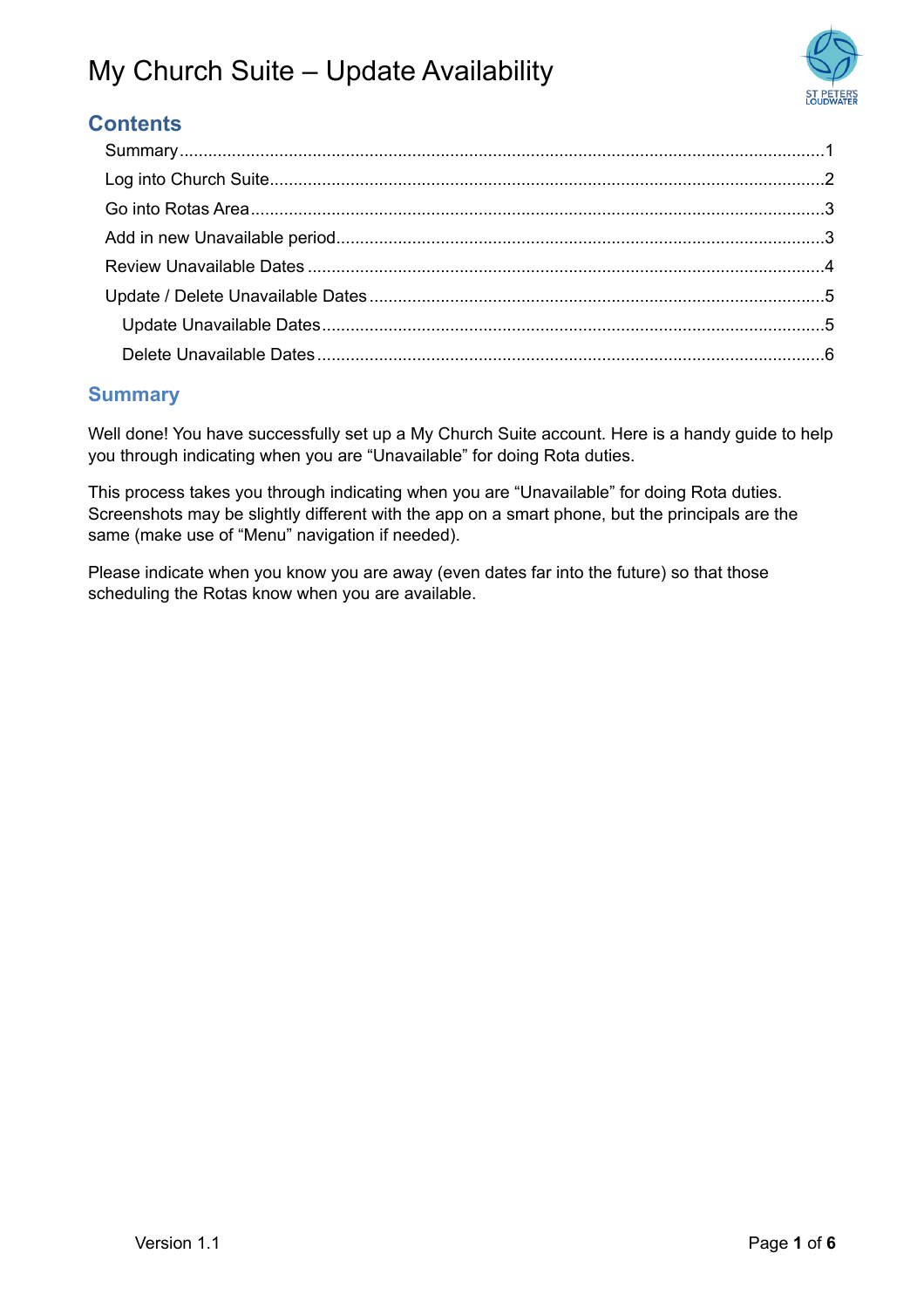

### <span id="page-1-0"></span>**Log into Church Suite**

**Caution:** Do not click on the link below if you are already logged in to Church Suite – skip this and go to the next page.

<https://stpeterschurchloudwater.churchsuite.com/my>

| <b>ST PETERS</b><br>LOUDWATER |
|-------------------------------|
| St Peter's Loudwater          |
| Enter your email or username  |
| Email / Username              |
| Next                          |
| Back                          |

Enter your email address

[It is possible that on returning to Church Suite that this step may get skipped]

| ST PETERS<br>LOUDWATER             |
|------------------------------------|
| St Peter's Loudwater               |
| Enter your password                |
| <b>Your Name</b><br>My ChurchSuite |
| Password                           |
| Next                               |
| Forgotten Password?                |
| Back                               |

Enter your password (Your Name should be displayed with the appropriate initials in blue circle). If your email address is not recognised, this could be that you have not previously been invited to register on Church Suite. Contact Alison (mailto: **Alison@loudwater.org**) if this is the case or register [here](https://stpetersloudwater.org/Articles/624893/CHURCH_MANAGEMENT_SYSTEM.aspx).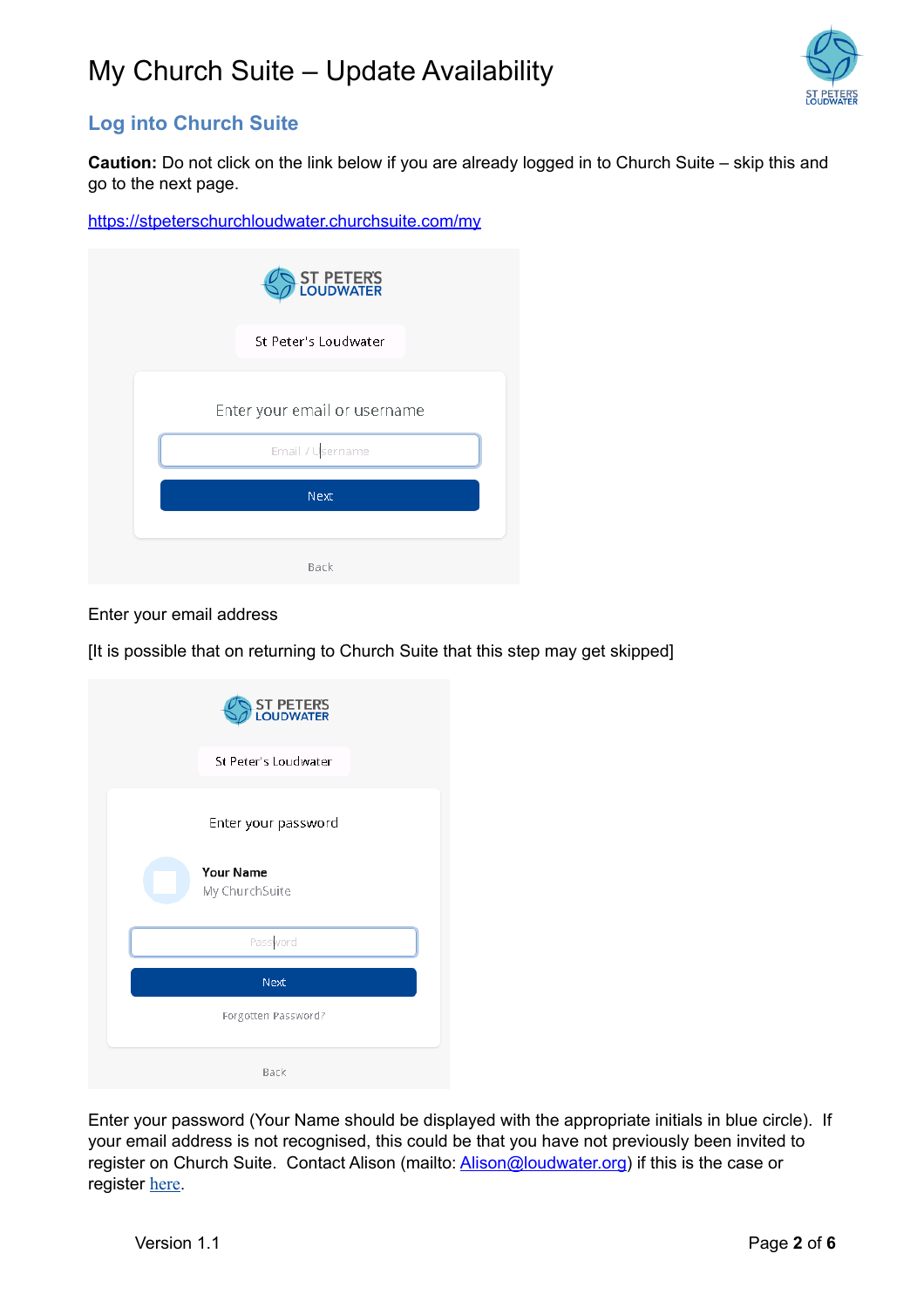

### <span id="page-2-0"></span>**Go into Rotas Area**

|                                             | C<br>$\rightarrow$                                                                       | ■ stpeterschurchloudwater.churchsuite.com/my<br><b>ST PETERS</b><br>LOUDWATER                                                                                                                                                                                                                                                        |  |  |  |
|---------------------------------------------|------------------------------------------------------------------------------------------|--------------------------------------------------------------------------------------------------------------------------------------------------------------------------------------------------------------------------------------------------------------------------------------------------------------------------------------|--|--|--|
| $\Box$<br>昂<br>$\frac{1}{2\pi} \frac{1}{2}$ | A Home<br>My<br>Communication<br>My Details<br>My Children<br><b>Wy Events</b><br>Groups | Welcome to St Peter's Loudwater My Church Suite!<br>Here you'll be able to sign up and manage your availability on serving rotas. Access the church<br>address book and calendar. Book into future church events and courses. And keep your contact<br>details up to date so you don't miss a thing that is happening at St Peter's! |  |  |  |
|                                             | <b>My Rotas</b>                                                                          | <b>Featured Events</b>                                                                                                                                                                                                                                                                                                               |  |  |  |

#### Click on "My Rotas"

#### <span id="page-2-1"></span>**Add in new Unavailable period**

| C<br>→                | iii stpeterschurchloudwater.churchsuite.com/my/rotas | $\mathcal{C}$<br>$O_T$           |
|-----------------------|------------------------------------------------------|----------------------------------|
|                       | <b>ST PETERS</b><br>LOUDWATER                        |                                  |
| 合 Home                | My Rotas                                             |                                  |
| My Communication<br>۰ |                                                      |                                  |
| My Details<br>ï       | Next Serving<br>Your Name $\sim$                     | 置 iCal<br>G Google<br>$_{\odot}$ |
| My Children<br>Ϋ      |                                                      |                                  |
| <b>ill</b> My Events  | February                                             |                                  |
| Groups<br>* My Rotas  | 06                                                   |                                  |
| 2 Address Book        | Sunday - Sunday 10am<br><b>SUN</b>                   |                                  |
| Website<br>F          |                                                      |                                  |
| YouTubeChannel<br>F   | 20<br>3 weeks - Sunday 10am<br><b>SUN</b>            |                                  |
| Facebook<br>vP.       | March                                                |                                  |
| <b>B</b> Log out      | 13<br>13 Mar - Sunday 10am<br><b>SUN</b>             |                                  |
|                       | $27$<br>sun<br>27 Mar - Sunday 10am                  |                                  |
|                       | ⊕ Show more                                          |                                  |
|                       | Unavailability<br>Your Nam -                         | <b>E</b> Unavailability          |
|                       | March                                                |                                  |

Scroll down to "Unavailability" and then click on "Unavailability" to add in a new unavailable time / date.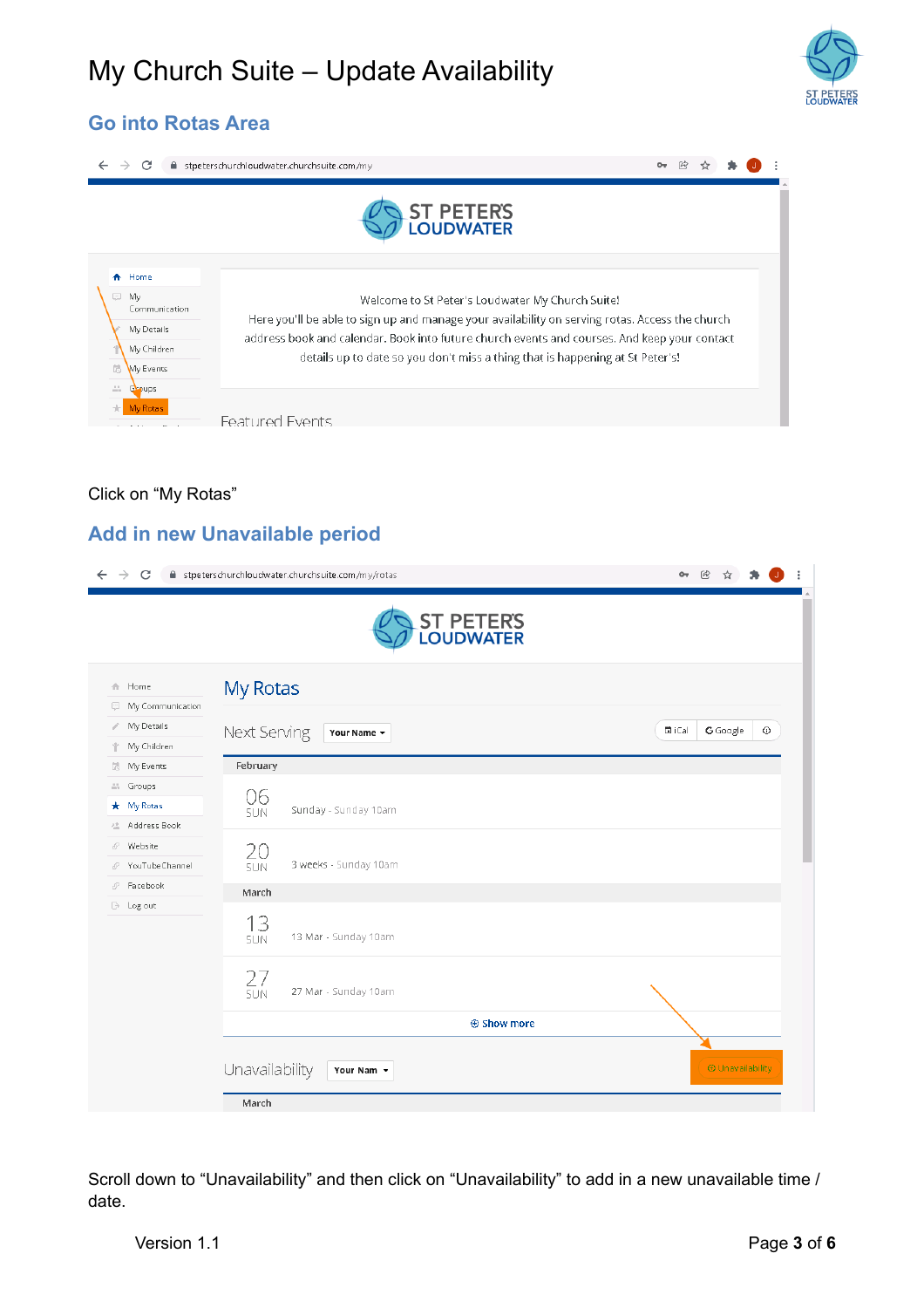

 $\leftarrow$   $\rightarrow$  C fil stpeterschurchloudwater.churchsuite.com/my/rotas

| Add unavailability                                     | × |
|--------------------------------------------------------|---|
| Add unavailability for:                                |   |
| ✓<br><b>Your Name</b>                                  |   |
| <b>Partner's Name</b><br>з<br>(if configured)<br>$1 -$ |   |
| All Day<br>$\blacktriangledown$<br>Between             |   |
| □ 04-02-2022<br>□ 04-02-2022<br>$\rightarrow$          |   |
| Description                                            |   |
| Optional                                               |   |
| Save Changes<br>S.                                     |   |

- 1. Uncheck "All Day" if you need to specify times
- 2. Click on first date to enter start date
- 3. Click on last date to specific end date (if not the same as start date)
- 4. Update Description (optional)
- 5. Click on "Save Changes"

#### <span id="page-3-0"></span>**Review Unavailable Dates**

| March            |                                                      |          |
|------------------|------------------------------------------------------|----------|
| 04<br><b>MAR</b> | Unavailable<br>04-Mar-2022 $\rightarrow$ 10-Mar-2022 | ۳        |
| April            |                                                      |          |
| 18<br><b>APR</b> | Unavailable<br>18-Apr-2022 → 06-May-2022             | $\cdots$ |
| July             |                                                      |          |
| 02<br>JUL.       | Holiday<br>$02$ -Jul-2022 $\rightarrow 09$ -Jul-2022 | $\cdots$ |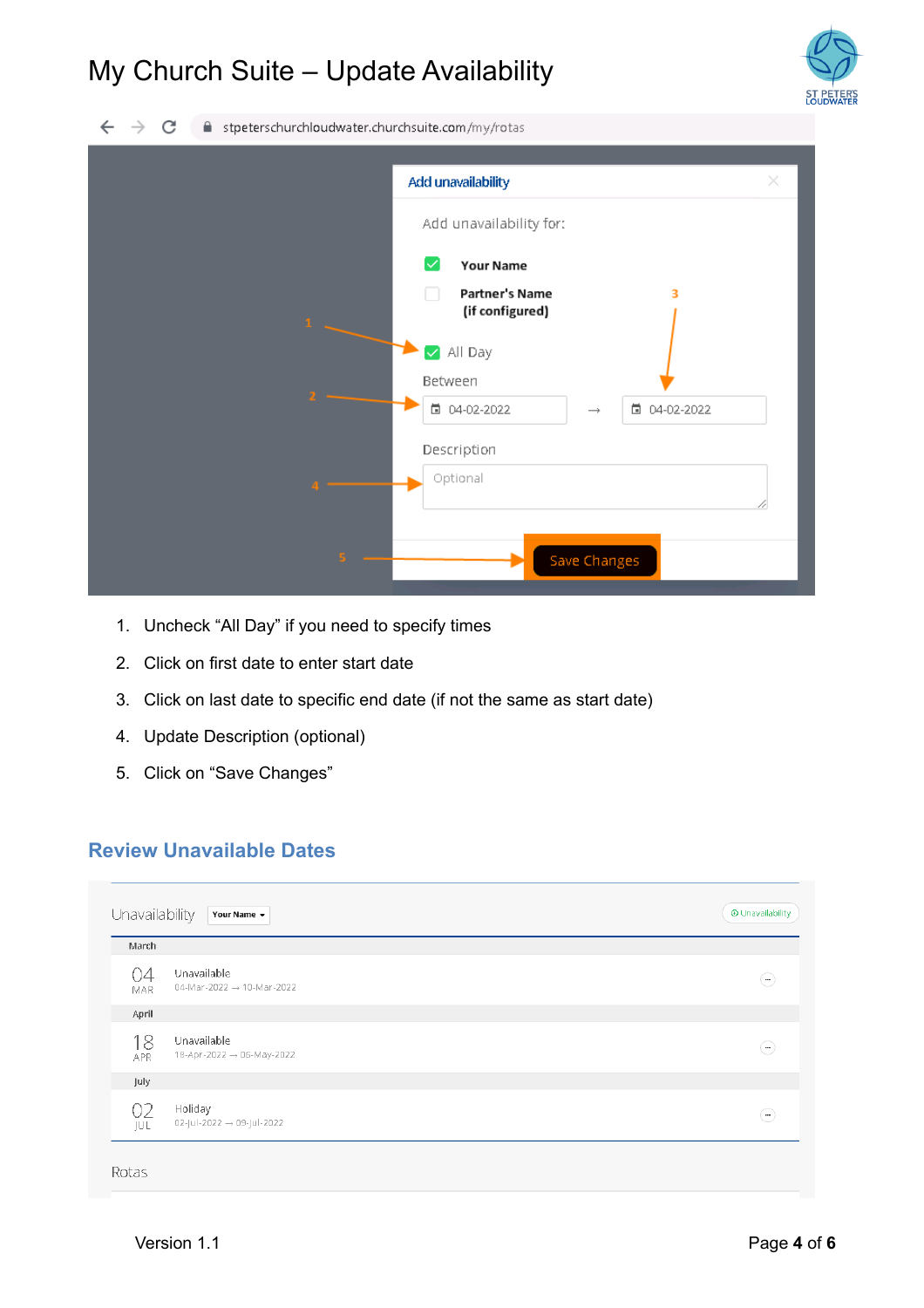

### <span id="page-4-0"></span>**Update / Delete Unavailable Dates**

| March     |                                                      |                   |
|-----------|------------------------------------------------------|-------------------|
| U4<br>MAR | Unavailable<br>04-Mar-2022 $\rightarrow$ 10-Mar-2022 | $\mathbf{m}$      |
| April     |                                                      |                   |
| 18<br>APR | Unavailable<br>18-Apr-2022 → 06-May-2022             | $\left( -\right)$ |
| July      |                                                      |                   |
| 02<br>JUL | Holiday<br>$02$ -Jul-2022 $\rightarrow 09$ -Jul-2022 | $\overline{a}$    |

Click on the circle with 3 dots in the centre to the right of the Unavailability Period you want to change.

#### <span id="page-4-1"></span>**Update Unavailable Dates**

| Unavailability   | Your Name $\sim$                                        | <b>E</b> Unavailability                           |  |
|------------------|---------------------------------------------------------|---------------------------------------------------|--|
| March            |                                                         | $\angle$ Edit                                     |  |
| 04<br><b>MAR</b> | Unavailable<br>$04$ -Mar-2022 $\rightarrow$ 10-Mar-2022 | $\times$ Delete<br>$\overline{(\cdot\cdot\cdot)}$ |  |
| April            |                                                         |                                                   |  |
| 18<br><b>APR</b> | Unavailable<br>18-Apr-2022 → 06-May-2022                | $\left( -\right)$                                 |  |
| July             |                                                         |                                                   |  |
| 02<br>JUL        | Holiday<br>$02$ -Jul-2022 $\rightarrow 09$ -Jul-2022    | $\cdots$                                          |  |
| Rotas            |                                                         |                                                   |  |

Click on "Edit"